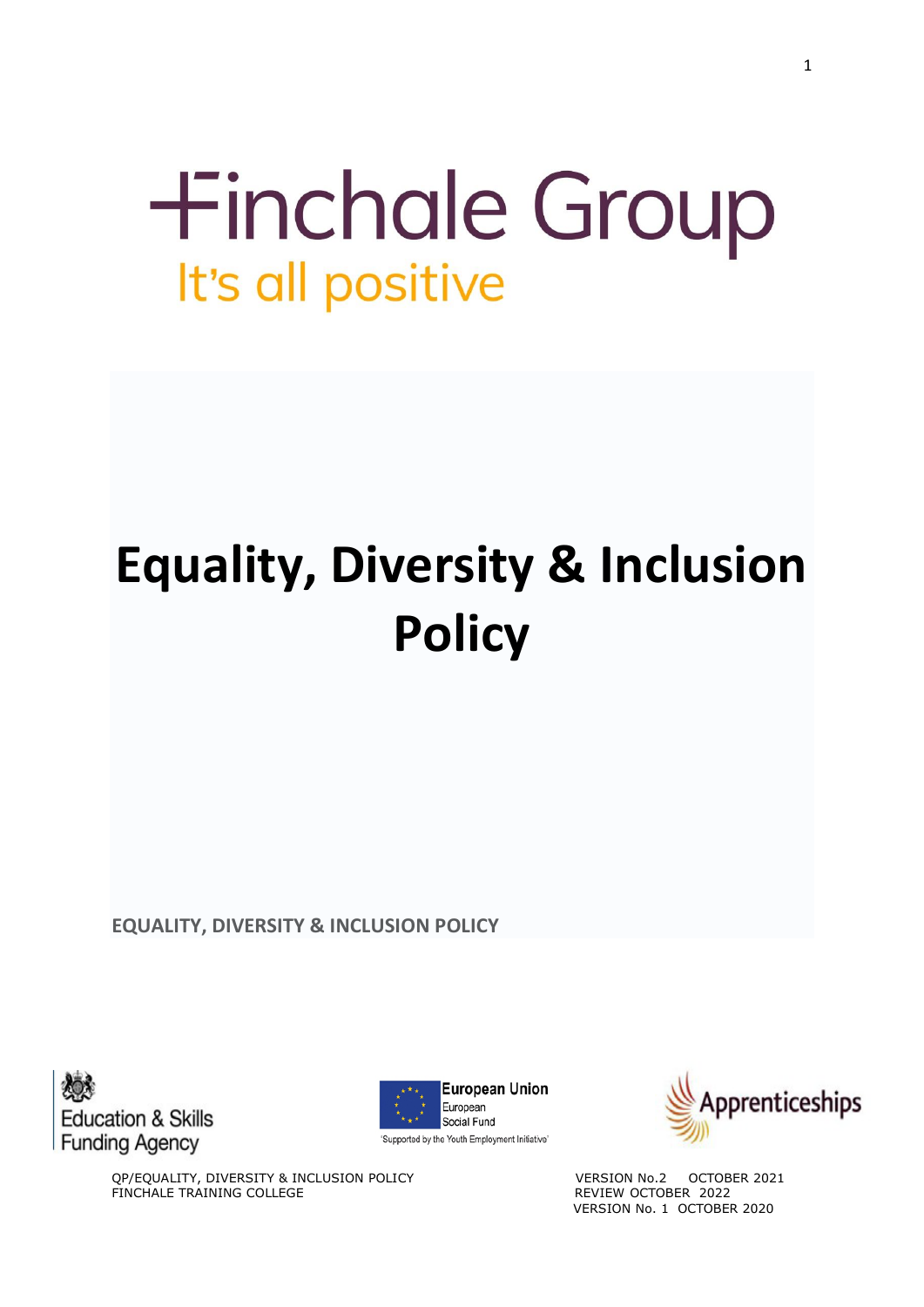# **Contents**

| 3  |
|----|
|    |
|    |
|    |
|    |
|    |
| 10 |
| 10 |
| 10 |
| 11 |
| 12 |
| 12 |
| 12 |
| 13 |
| 13 |
| 13 |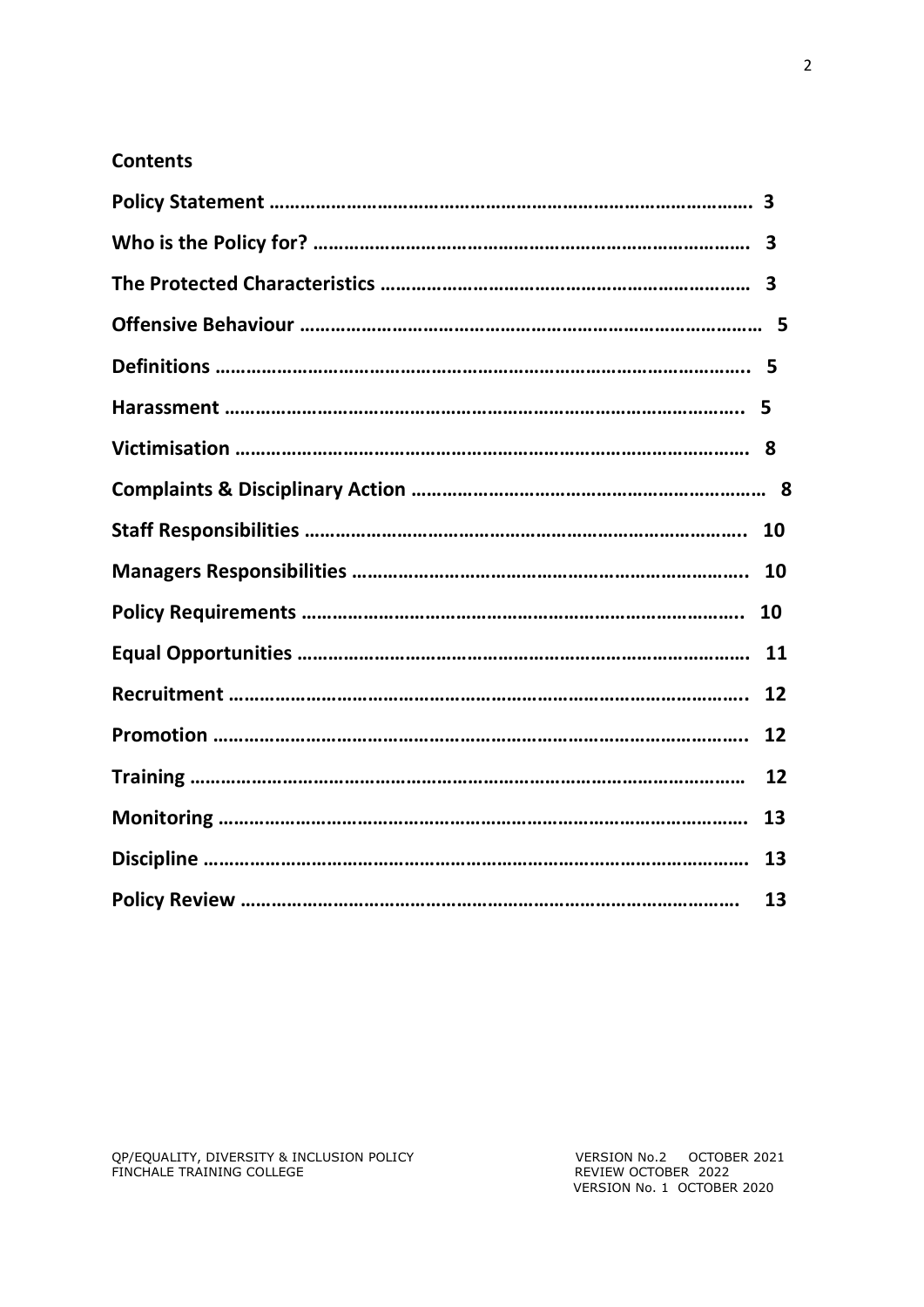# **Equality, Diversity & Inclusion Policy Statement**

High-quality learning in relation to promoting protected characteristics.

This document describes the minimum standards and guidance relating to developing a cooperative and non-discriminatory environment which is both supportive and challenging and dealing with instances of harassment, bullying and discrimination. At Finchale Training College we believe that all staff, volunteers, beneficiaries and learners must be equally respected and treated as individuals, taking positive account of age, gender, religion or belief, ethnic origin, cultural origin, sexual preferences, disability, pregnancy or maternity and marital status. We will constantly implement to apply this principle to all our policies, procedures, delivery and interactions across the projects.

'Leaders promote equality of opportunity and diversity exceptionally well, for staff, volunteers, beneficiaries and learners, so that the ethos and culture prevent any form of direct or indirect discriminatory behaviour. Leaders, staff, volunteers, beneficiaries and learners do not tolerate prejudiced behaviour.'

'Staff are quick to challenge stereotypes and the use of derogatory language in lessons and around the school. Resources and teaching strategies reflect and value the diversity of learners' experiences and provide learners with a comprehensive understanding of people and communities beyond their immediate experience.'

'The organisation's open culture actively promotes all aspects of staff, volunteers, beneficiaries and learners' welfare. Staff, volunteers, beneficiaries and learners are safe and feel safe always. They understand how to keep themselves and others safe in different situations and settings. They trust leaders to take rapid and appropriate action to resolve any concerns they have.'

(Extracts are taken from The Common Inspection Framework) \*school refers to all education settings including WBL/College.

### **Who is this policy for?**

All staff, volunteers, beneficiaries, learners, apprentices, employers and other stakeholders.

### **The protected characteristics**

The following characteristics are protected under the 2010 Act

- age;
- disability;
- gender reassignment;
- marriage and civil partnership;

QP/EQUALITY, DIVERSITY & INCLUSION POLICY VERSION No.2 OCTOBER 2021<br>FINCHALE TRAINING COLLEGE TRAINING COLLEGE FINCHALE TRAINING COLLEGE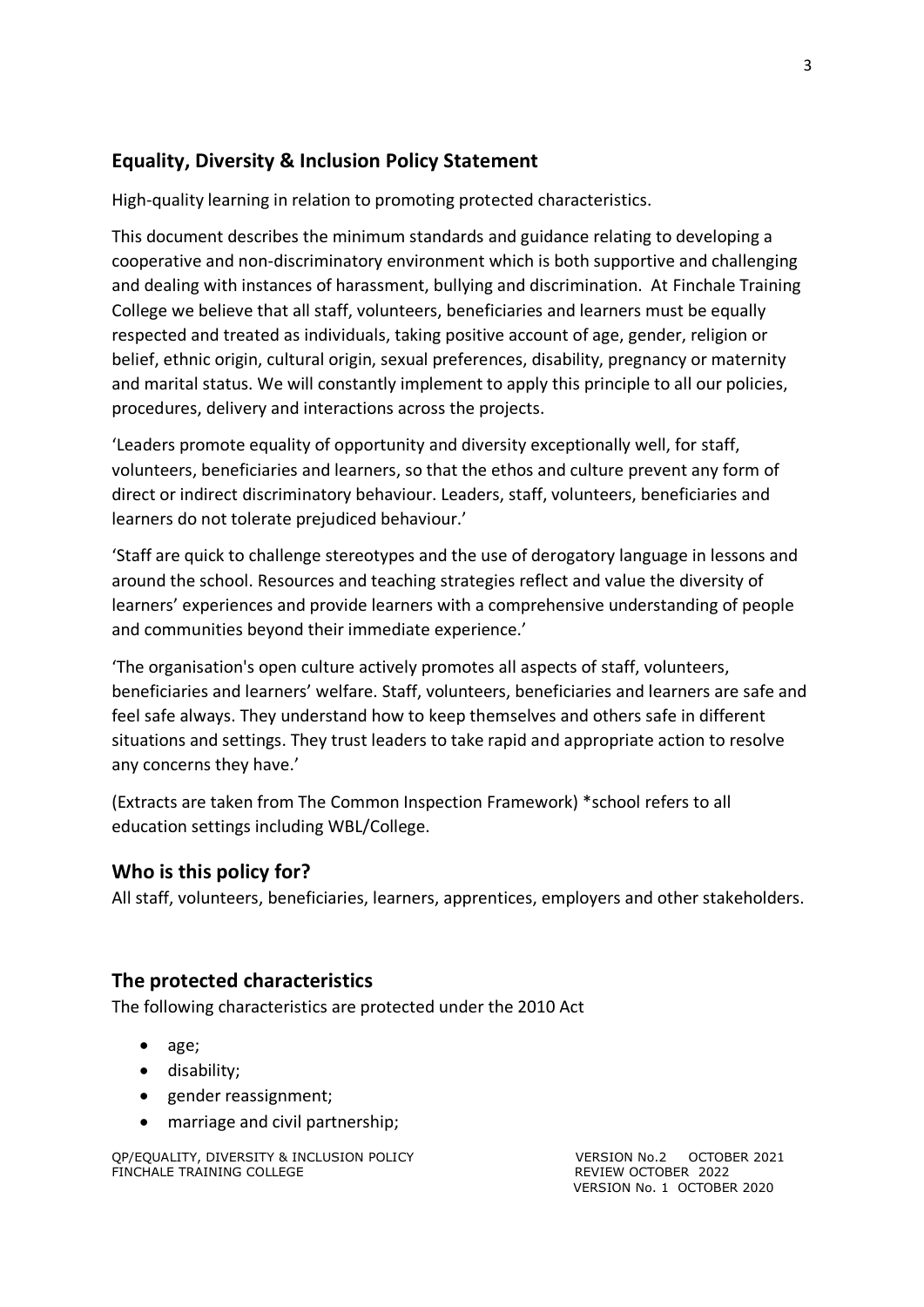- pregnancy and maternity;
- race;
- religion or belief;
- sex;
- sexual orientation.

Age, Gender, Sexual Orientation, Transgender/Gender reassignment, Marital Status: no discrimination will be accepted with regards to the gender of the individual. All employees, volunteers, beneficiaries, learners will be encouraged to participate in all activities regardless of gender or age. All staff, volunteers, beneficiaries and learners will have the same opportunities and be treated in the same manner regardless of their gender or age. No discrimination will be made with regards to individual sexual preferences and marital status.

Reference: The Sex Discrimination Act 1975 Employment, Equality Sexual Orientation Regulations Dec 2003 Equalities Act (2010)

Religion, Ethnic origin, Cultural origin: no discrimination will be accepted with regards to the religion, ethnicity or culture of the individual. No individual will be refused a place on the grounds of religion, ethnic origin or culture. Information will be available to all whenever possible, this will be in the first language if English is not understood, or an interpreter will be used to ensure information is exchanged accurately in a timely manner. All employees, volunteers, beneficiaries, learners and staff will be expected to respect individual religion, ethnicity and cultural differences. The curriculum encourages employees, volunteers, beneficiaries, learners to treat everyone with equal concern and respect and to value each other. Questions about racial and cultural differences will be answered in a clear, factual way that is understood in an appropriate manner. Positive support for a learner's home language and cultures will be given as this provides a framework for learning English.

Reference: The Race Relations Act .1976 Employment Equality Religion or Belief Regulations Dec 2003

Disability: Finchale Training College is committed to the integration of employees, volunteers, beneficiaries, learners with a disability or additional needs. Extra help or special arrangements may be required including 'reasonable adjustment'. The organisation will not discriminate directly or indirectly against a disabled employee, volunteers, beneficiaries, learners. It is recommended that all disabilities or special needs are made known so any necessary reasonable adjustments can be made as soon as possible to promote engagement in work and learning.

Reference: The Disability Discrimination Act 1995.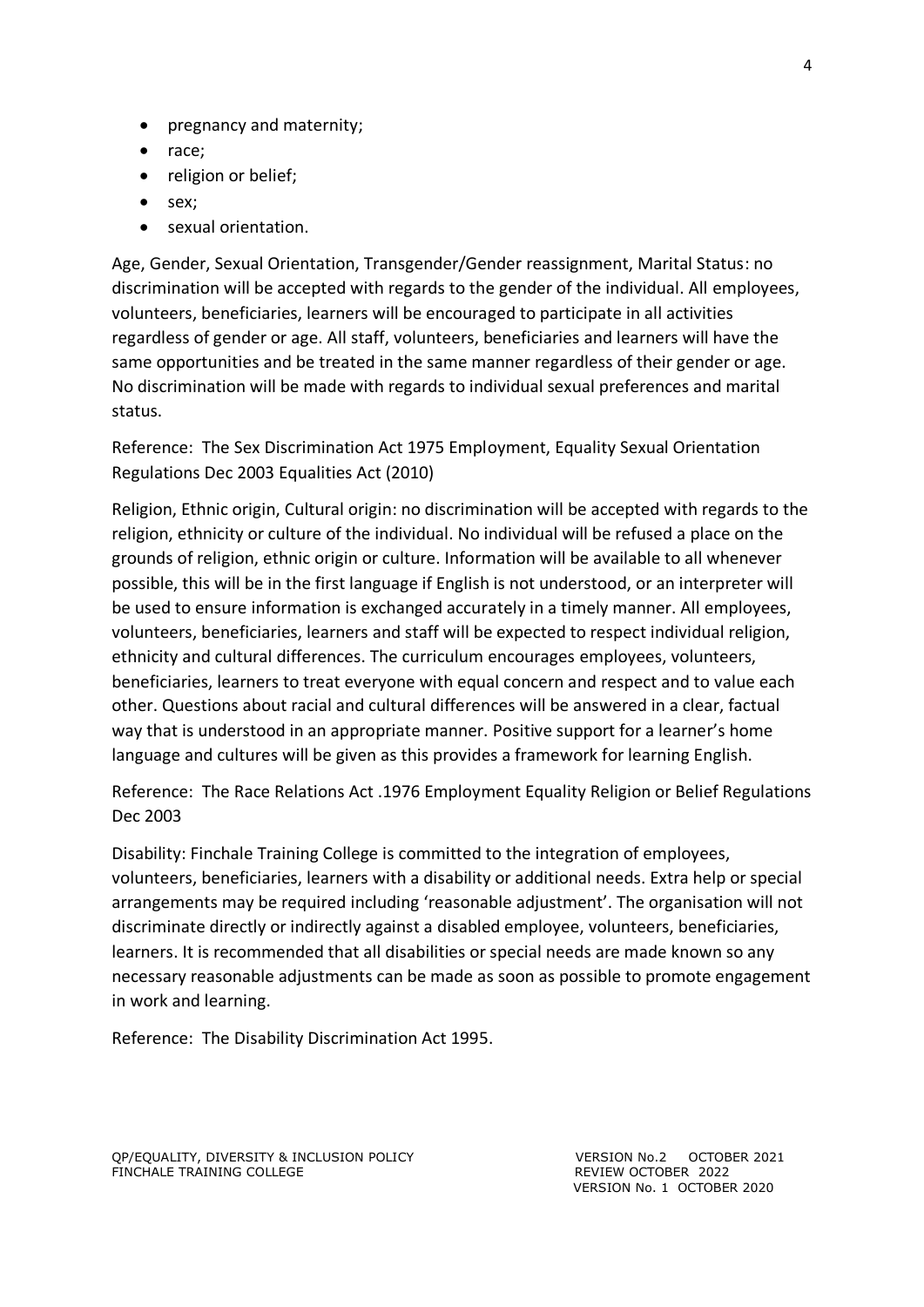#### **Offensive behaviour**

The organisation will not allow harassment or bullying to employees, volunteers, beneficiaries, learners. This can include unwelcome comments or behaviour, repetitive criticism, intimidation, insulting, aggressive, undermining self-confidence or the misuse of power. Any action which makes the recipient feels upset, humiliated, threatened or vulnerable. If the offensive behaviour is made by learners, an on the spot explanation of why it is not accepted will be made and the behaviour policy followed. Any breach of this policy by an adult or young person visiting the centre may result in disciplinary action.

#### **Definitions**

• Direct discrimination - means treating people less favourably because of their race, disability, gender, ethnic and national origin, nationality, sexual orientation, religion or age.

• Indirect discrimination - occurs when an unjustifiable requirement or condition, whether intentional or not affects adults or children from certain groups.

#### **Harassment**

• Unwanted conduct, whether verbal or not, which is of a sexual or racial nature or which refers to or is based upon a person's disability, or other conduct based on someone's race and/or gender and/or disability which affects the dignity of men or women at work; or

• Bullying of colleagues, especially junior colleagues, by intimidating behaviour; or

• Unfavourable conduct at work, whether verbal or non-verbal, towards someone based on their disability which could affect their dignity at work.

Harassment or any form of discrimination will not be tolerated under any circumstances. A member of staff who harasses or discriminates against another employee or client or customer of the Charity will be subject to the Finchale Training College disciplinary procedure. In serious cases, such behaviour may constitute gross misconduct and result in summary dismissal.

Harassment generally may include any unwanted verbal or physical abuse and/or advances and/or behaviour which an employee may find offensive and which causes them to feel threatened, humiliated, patronized, distressed or harassed. It will not necessarily be a defence that such incidents consist of words or behaviour which might be claimed to be "commonplace" or which were intended as a joke or were not intended to be offensive.

Harassment may be deliberate or unconscious, open or covert, direct or indirect, an isolated incident or a series of repeated actions. It may also include, in certain circumstances, off duty conduct.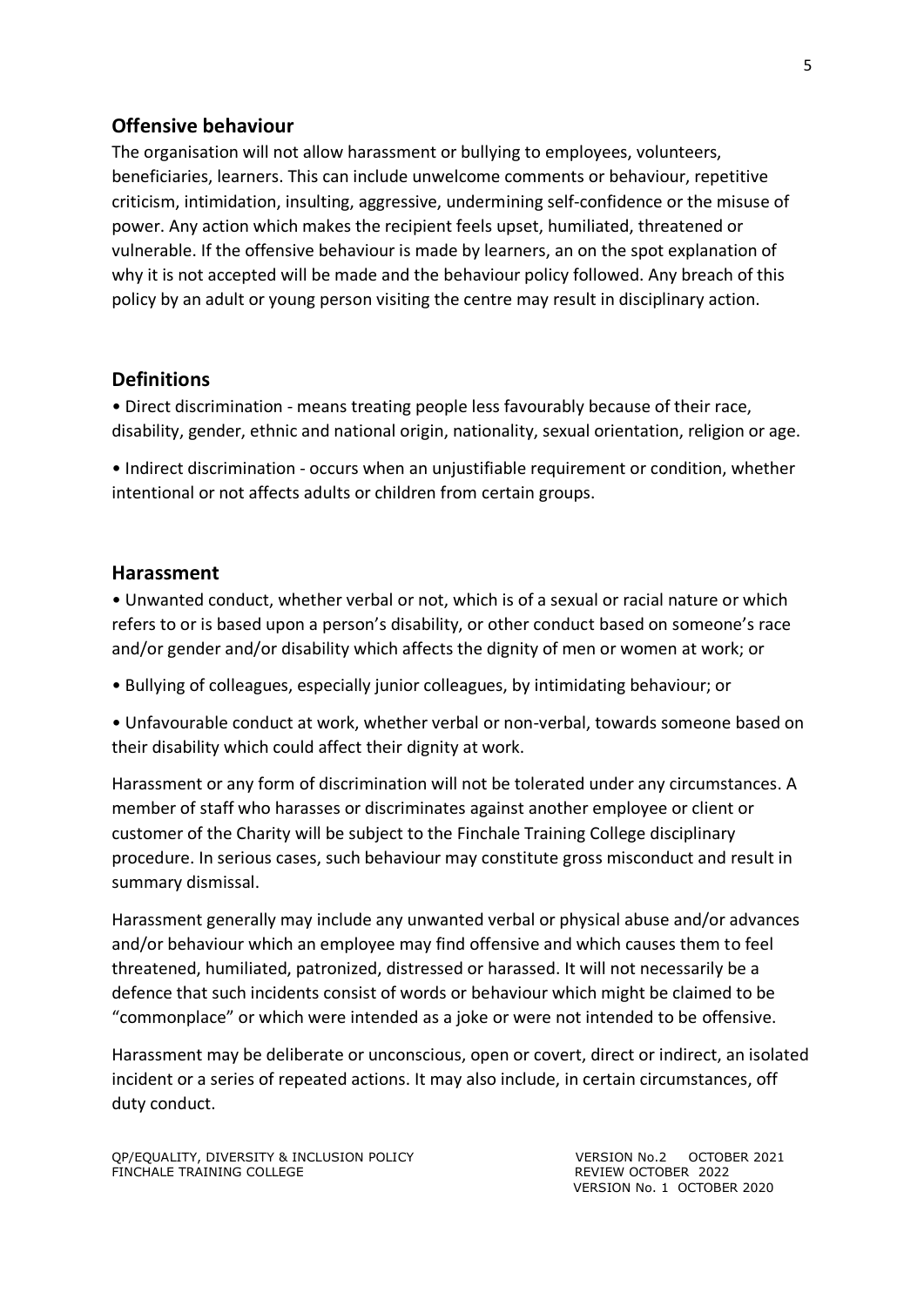It is the duty and responsibility of Finchale Training College and every employee to stop all types of harassment and discrimination in the workplace. It is only through the efforts of individual employees that harassment and discrimination can be eradicated. We must all recognise that every employee in the Company has the right not to be subjected to any form of harassment or discrimination.

**Racial Harassment:** Racial harassment is racial discrimination and is contrary to the Company's ethos. It is also unlawful. This type of harassment will not be tolerated under any circumstances and the Company will take prompt action upon becoming aware that such incidents have taken place.

#### **Examples of racial harassment may include:**

- abusive language and racist jokes;
- racial name calling;
- the display or circulation of racially offensive written or visual material including graffiti;
- physical threats, assault and insulting behaviour or gestures;
- open hostility towards workers of a racial group, including organized hostility in the workplace;
- unfair allocation of work and responsibilities;
- exclusion from normal workplace conversation or social events, i.e. being "frozen out".

The above examples are not exhaustive and each incident of harassment or discrimination will be viewed on its individual facts.

**Sexual Harassment:** Sexual harassment is similarly sex discrimination, unlawful and contrary to the Charity's policy. It is defined as unwanted behaviour of a sexual nature by one employee towards another.

#### **Examples of sexual harassment may include:**

- insensitive jokes and/or pranks;
- lewd comments about appearance;
- unnecessary bodily or physical contact;
- displays of sexually offensive material, for example, pin-ups and calendars;
- requests for sexual favours;
- speculation about an employee's private life and/or sexual activities;

QP/EQUALITY, DIVERSITY & INCLUSION POLICY VERSION No.2 OCTOBER 2021<br>FINCHALE TRAINING COLLEGE TRAINING AND REVIEW OCTOBER 2022 FINCHALE TRAINING COLLEGE • threatened or actual sexual violence;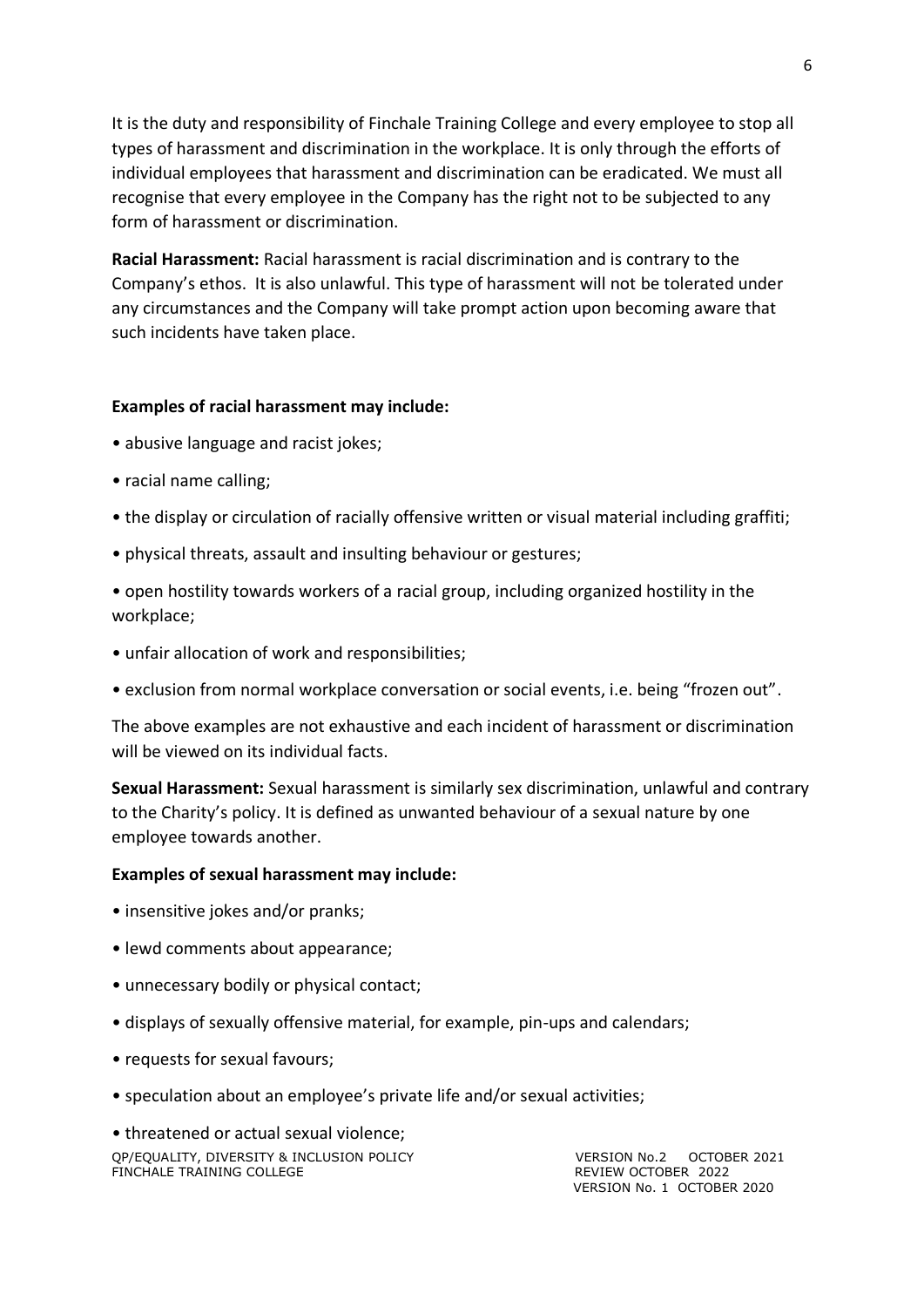- the threat of dismissal, loss of promotion etc. for refusal of sexual favours.
- exclusion from normal workplace conversation and social events.

Whilst the above list gives examples of sexual harassment, harassment takes many forms from relatively mild sexual banter to actual physical violence. The above examples are not intended to be exhaustive. Harassment of an individual in this manner based on their sexual orientation or gender diversity (e.g. because they are homosexual, transsexual or undergoing ''sex change treatment") will also be regarded by the Charity as sexual harassment and will not be tolerated.

**Harassment on grounds of disability:** Harassment of an individual who has a disability or who has had a disability in the past is unlawful. It is also contrary to the Charity's policy, which seeks to ensure that people with disabilities receive treatment that is fair, equitable and consistent with their skills and abilities. In accordance with statutory requirements, the Charity recognises that a person with a disability is someone who has or has had a physical or mental impairment that has a substantial and long-term adverse effect on their normal day-to-day activities. Therefore, depending on individual circumstances a person who has been seriously injured, has or had a progressive illness, significant learning difficulties or poor hearing, vision or mobility may be a person with a disability.

### **Harassment on grounds of disability may include the following:**

- abusive or insensitive language;
- inappropriate jokes or pranks;
- non-verbal offensive gestures (e.g. staring at an affliction);
- inappropriate assumptions about the capabilities of a disabled person;
- unfair allocation of work and responsibilities;
- exclusion from normal workplace conversation or social events;
- physical mistreatment (e.g. jostling or assault).

The above examples are not exhaustive and each incident of harassment or discrimination will be viewed on its individual facts. As part of the Charity's Equality, Diversity & Inclusion policy, we will make every effort, if a disabled person joins the Charity or if an existing employee becomes disabled, to make such adjustments as are required by law, whether in their existing job or in a suitable available alternative. The Charity will seek to ensure that the needs of people with disabilities are considered generally in both the context of the Charity's working practices and in the nature of its premises and continuing services.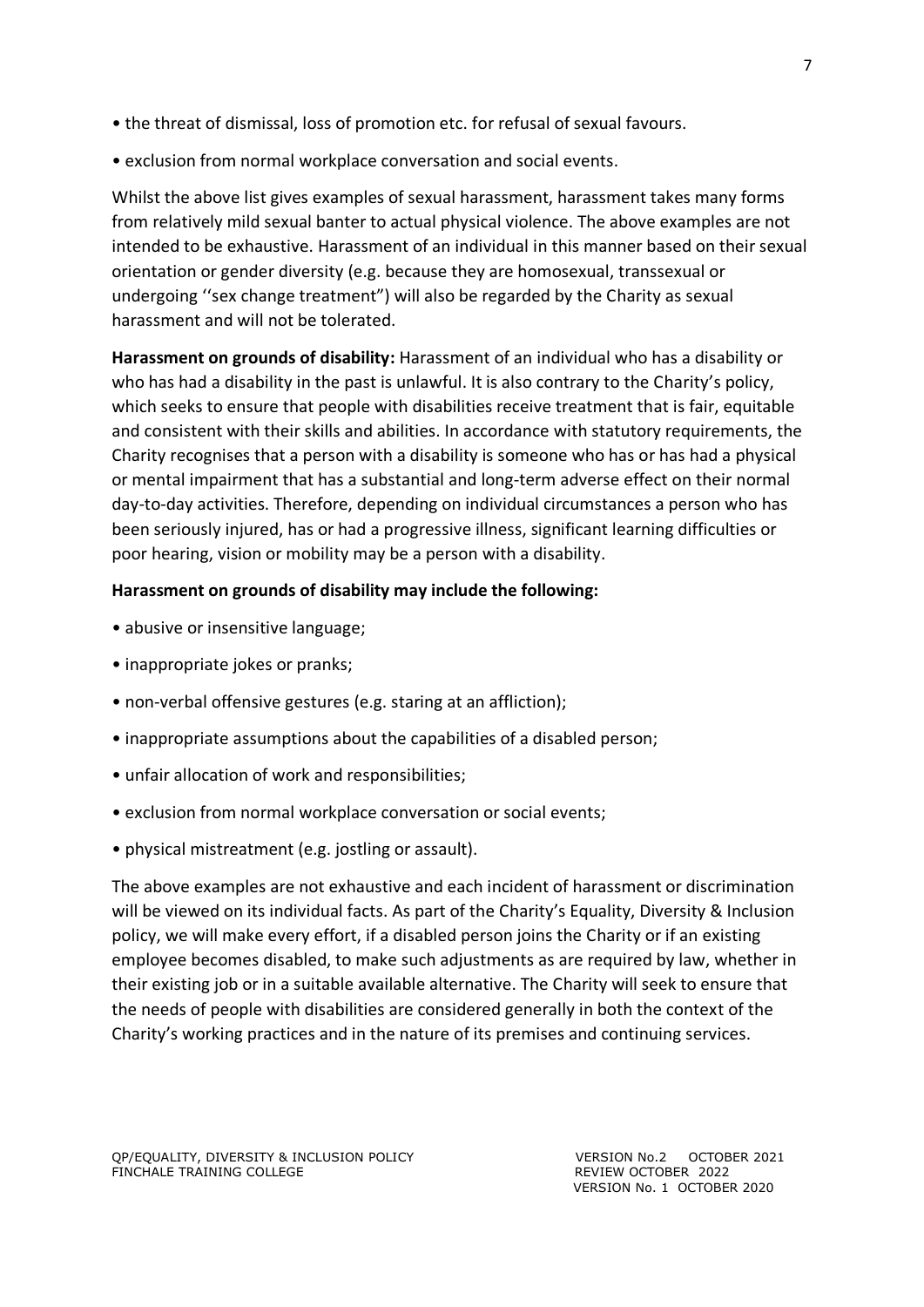### **Victimisation**

Victimisation occurs when a member of staff , a volunteer, beneficiary, or learner treats another member of staff , a volunteer, beneficiary, or learner less favourably because that other person has:

• brought proceedings alleging that they have been discriminated against contrary to this Policy; or

- indicated that they intend to make such a claim or claims; or
- assisted a colleague to make a claim.

Victimisation will not be tolerated under any circumstances and any member of staff , a volunteer, beneficiary, or learner who victimises another employee or learner will be subject to the Charity's disciplinary procedure. In serious cases, such behaviour may constitute gross misconduct resulting in summary dismissal.

This also applies to Employers and other stakeholders.

# **Complaints & Disciplinary Action**

Where an employee believes that they are being harassed, victimised, or discriminated against contrary to the law or to the Equality, Diversity & Inclusion policy, they can invoke the complaints procedure, whether formal or informal, against the harasser or discriminator. Every complaint will be investigated and dealt with sympathetically without bias and as quickly as is practicable. Every effort will be made to ensure that individuals who make a complaint in good faith will not suffer any further detriment or be victimised because of making such a complaint. Any complaint of victimisation will be dealt with seriously, promptly and confidentially. Victimisation will result in disciplinary action, which may include summary dismissal.

Complaints to be addressed to **Alison Tate Performance and Governance Manager**, The Finchale Training College, Richard Annand VC House, Unit 18 Mandale Park, Belmont Industrial Estate, Durham, DH1 1TH. **[alison.tate@finchalegroup.co.uk](mailto:alison.tate@finchalegroup.co.uk)**

**Informal Procedure:** Prior to adopting the formal procedure set out below, an informal approach may be taken.

• If an individual feels, that they are or have been subjected to harassment and/or discrimination or victimisation and considers that the informal procedure is appropriate they should, if possible, advise the harasser that the behaviour is unwelcome, must be stopped and is interpreted as harassment and/or discrimination and/or victimisation as defined by the Charity's policy statement. If preferred, this may be in writing.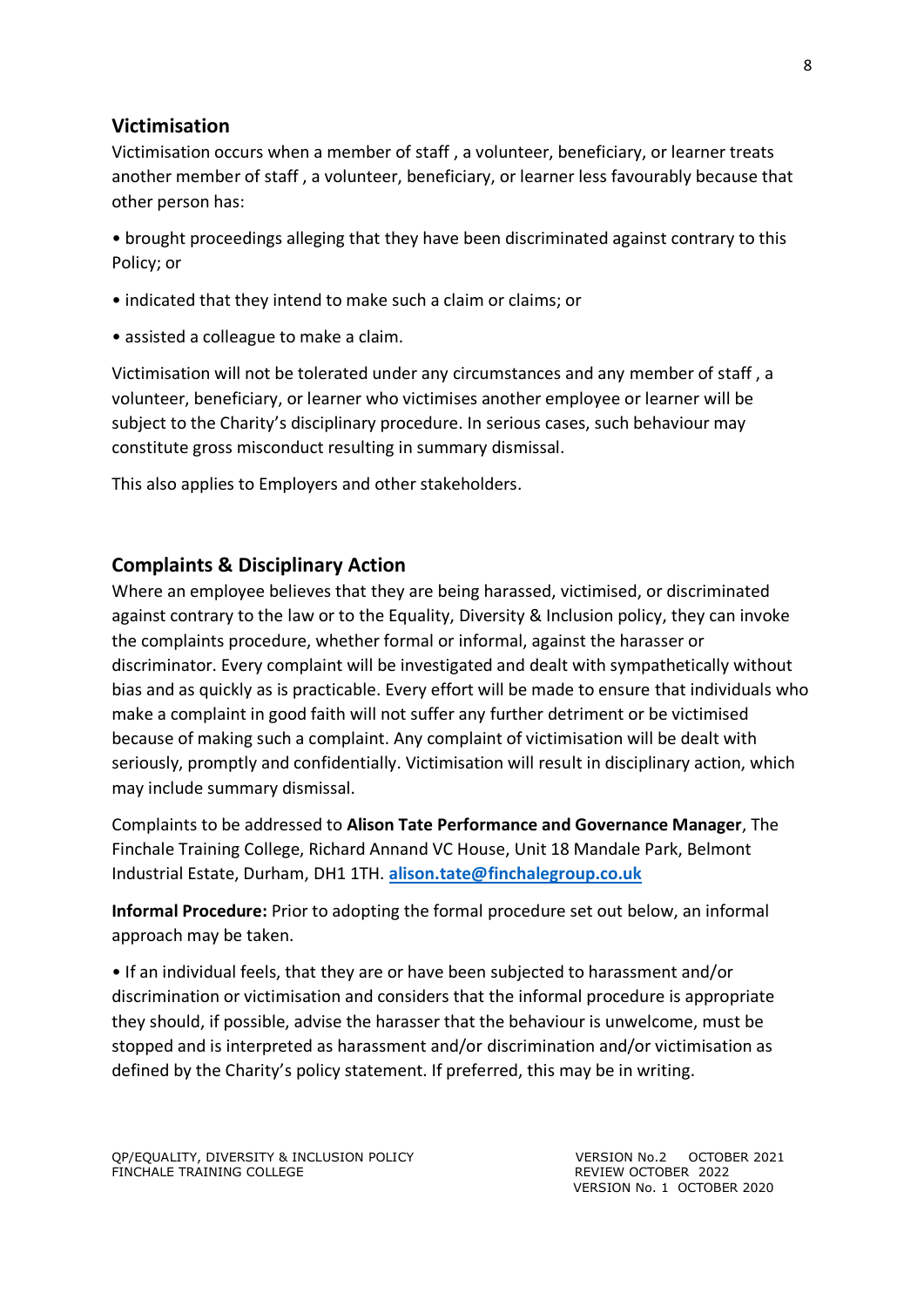• If the behaviour does not cease or the employee finds approaching the harasser difficult, further informal assistance is available. Employees, who wish to discuss such a complaint in confidence, should contact Finchale Training College [incidents@finchalegroup.co.uk](mailto:incidents@finchalegroup.co.uk)

**Formal Procedure:** Where the informal method fails or serious harassment or discrimination occurs or if the individual prefers, employees are advised to bring a formal complaint against the alleged harasser or discriminator and to seek assistance as above in doing so. The complaint should be made in writing and, where possible, state the following:

- the name of the alleged harasser/discriminator;
- the nature of the harassment/discrimination/victimisation;
- the date and time when the harassment/discrimination or victimisation occurred;

• the names of any witnesses to the harassment/discrimination or victimisation; and details of any action, which may already have been taken by the complainant to stop the harassment/discrimination or victimisation. The complaint should be sent or given to the Performance and Governance Manager. Where a complaint of harassment, discrimination or victimisation is received, consideration will be given to whether it would be helpful and/or practicable to separate the alleged harasser/discriminator from the complainant. This may involve the temporary transfer of the alleged harasser/discriminator or the complainant to another department or suspension with pay until the complaint has been resolved.

The Director will carry out a thorough investigation as quickly as possible, maintaining as much confidentiality as possible always. The complainant should be aware, however, that if the complaint is to be properly investigated, other employees may have to be asked for witness statements. All employees involved in the investigation are expected to respect the need for confidentiality. Failure to do so will be considered a disciplinary offence. Copies of any witness statements taken will be made available to the alleged harasser and the complainant.

Witnesses will be encouraged to appear at any hearing if requested by either party. It is acknowledged that some witnesses may be reluctant to do so. In these circumstances, The Director will, if necessary, adjourn the hearing and ask supplementary questions of witnesses in private. The complainant may, if they wish, be supported throughout the procedure and hearing by a colleague of their choice. The employee accused of harassment or discrimination will have the right to be accompanied at the hearing in accordance with the policy if the offence is proved the severity of the penalty imposed on the harasser will be consistent with those detailed in the disciplinary procedure. Serious harassment or acts of discrimination or victimisation may result in summary dismissal. Where a lesser penalty is appropriate, for example, a written warning, this may be coupled with action to ensure that the complainant is able to continue working without embarrassment or anxiety.

QP/EQUALITY, DIVERSITY & INCLUSION POLICY VERSION No.2 OCTOBER 2021<br>FINCHALE TRAINING COLLEGE TRAINING COLLEGE FINCHALE TRAINING COLLEGE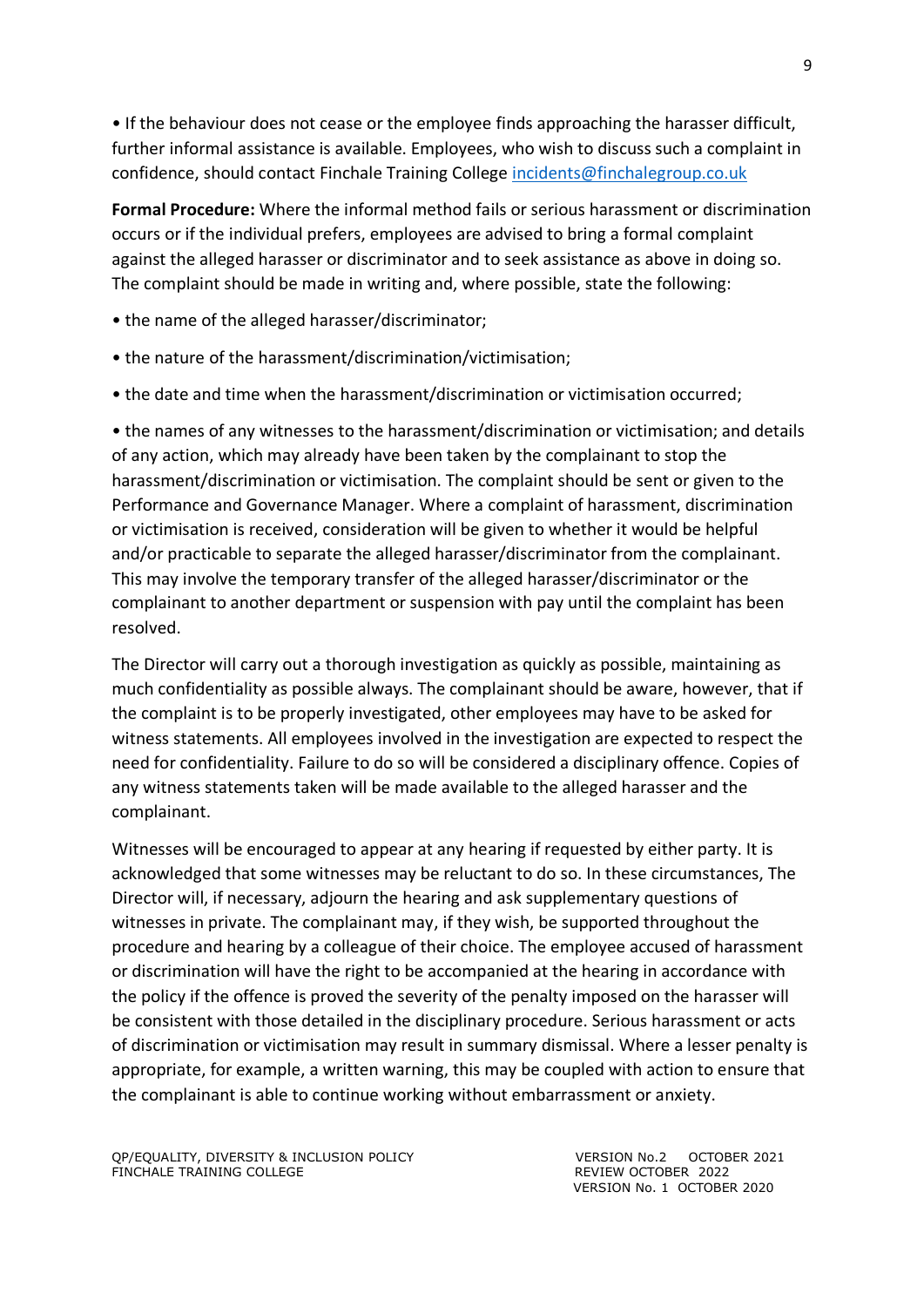After discussion with the complainant, The Director may transfer the harasser to a different work area, or arrange for an amendment of working practices to minimize contact between the two employees. If the complainant wishes, their own transfer will be arranged, subject to practical limitations. The result of the hearing will be confirmed in writing to both employees. If the complainant is not satisfied with the way their complaint has been handled, they may appeal to the nominated person. The appeal should be made in writing within 5 working days of the first hearing. The decision of this second hearing will be sent in writing to both parties and will be final. An employee who receives a warning or is dismissed for harassment or discrimination may appeal against the penalty in accordance with the appeals procedure in the Company's disciplinary procedure.

### **Policy requirements**

All staff will follow this policy statement always. Managers and other staff will ensure that this statement is followed through supervision and quality assurance processes.

### **Staff Responsibilities**

Finchale Training College staff have a responsibility to:

- Be aware of and implement the policy on Equality, Diversity and Inclusion with all learners and apprentices at all times.
- Promote a "challenge inequality and celebrate diversity" ethos;
- Undertake staff development appropriate to their role;
- Promptly report any discriminatory issues, unfair treatment, poor practice or misconduct to the Equality and Diversity Champion Cheryl Burn [Cheryl.Burn@finchalegroup.co.uk](mailto:Cheryl.Burn@finchalegroup.co.uk)
- Promote equality, diversity and inclusion in induction, teaching and at learner progress reviews.

#### **Management Responsibilities**

Finchale Training College managers and directors have a responsibility to:

• Ensure that all staff, learners, apprentices, subcontractors and employers are aware of this policy and actively promote its implementation.

• Promote learning to ensure participation is representative of the local, regional and national demographical data.

• Ensure our learning environments are non-discriminatory and challenge negative behaviours towards race, religion, gender, disability or culture.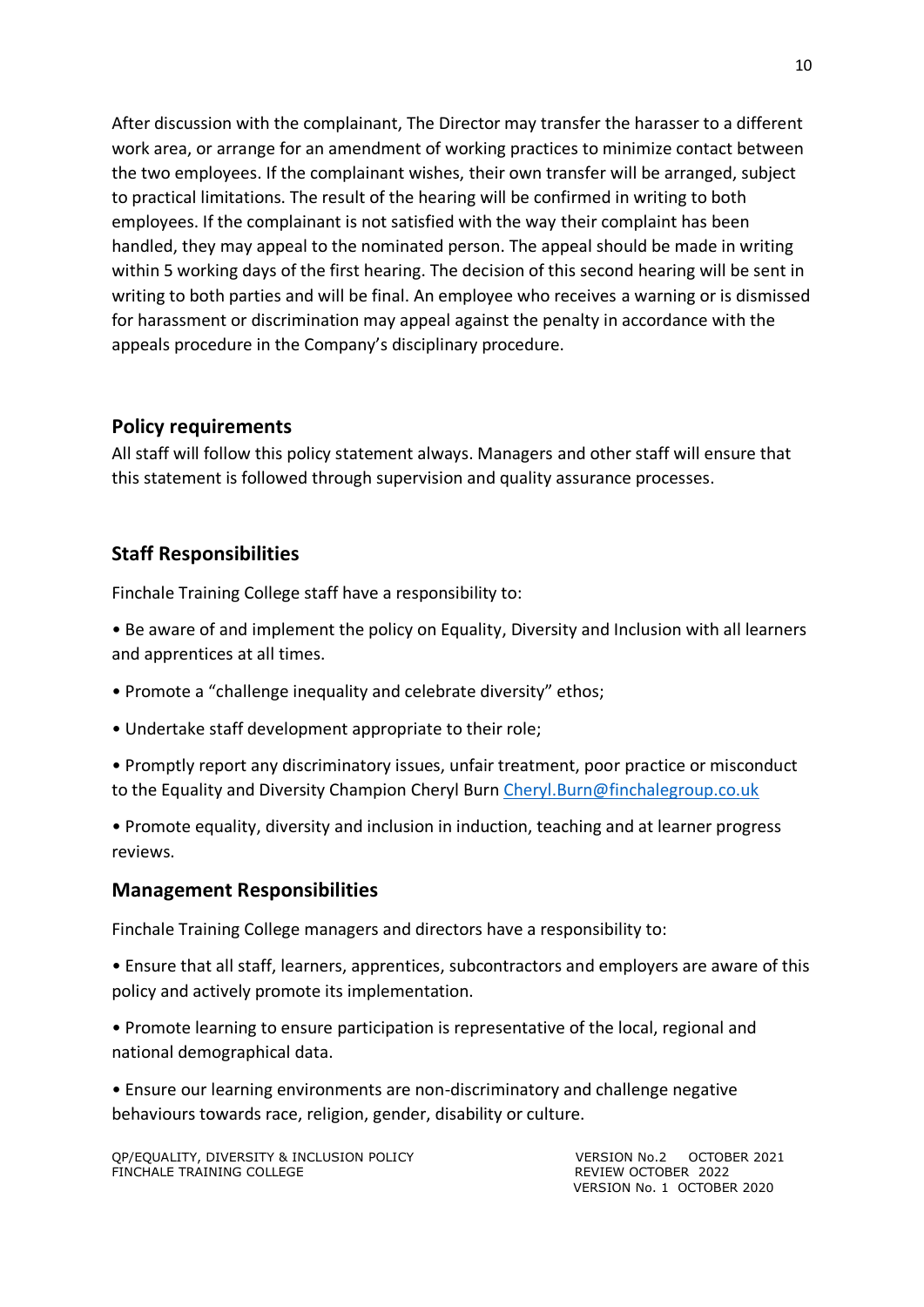- Embrace a whole approach to challenging inequality and celebrate diversity.
- Ensure all staff receive appropriate and annual training and support to undertake their roles effectively.

• If Finchale Training College is working with a partner and any equality and diversity issues arise, the Finchale Training College Equality and Diversity Champion will work with the partners' appointed person.

• Ensure learning resources and marketing literature will promote fair and equal access to teaching, learning and assessment. Care will be taken to avoid the use of statements and stereotypes that might reasonably be expected to give offence on the grounds of Age, Gender, Sexual Orientation, Disability, Race, and/or Religion & Belief.

• Collect data to analyse participation and achievement of under-represented groups by subject and programme area.

• Agree EDIMs (equality and diversity impact measures) at Senior Management level to promote participation and achievement of under-represented groups.

• Process all data in accordance with the requirements of the Data Protection Act 1998.

• Learner registration forms ask to detail any additional support requirements that need to be in place. It is the responsibility of the Director to ensure that reasonable adjustments are in place to accommodate those with additional support requirements in time for the start of the training course.

# **Equal opportunities**

Finchale Training College is fully committed to providing a good and harmonious working environment that offers equal treatment and equal opportunities for all its employees and where every employee is treated with respect and dignity.

Finchale Training College recognises that the provision of equal opportunities in the workplace is not only good management practice; it also makes sound business sense.

Finchale Training College policy will help all employees develop their full potential so that the talents and resources of the workforce will be fully utilised to maximise the efficiency of the organisation.

Breaches of the Finchale Training College Equality, Diversity & Inclusion policy will result in the Company's disciplinary procedure being invoked against the individuals responsible or involved.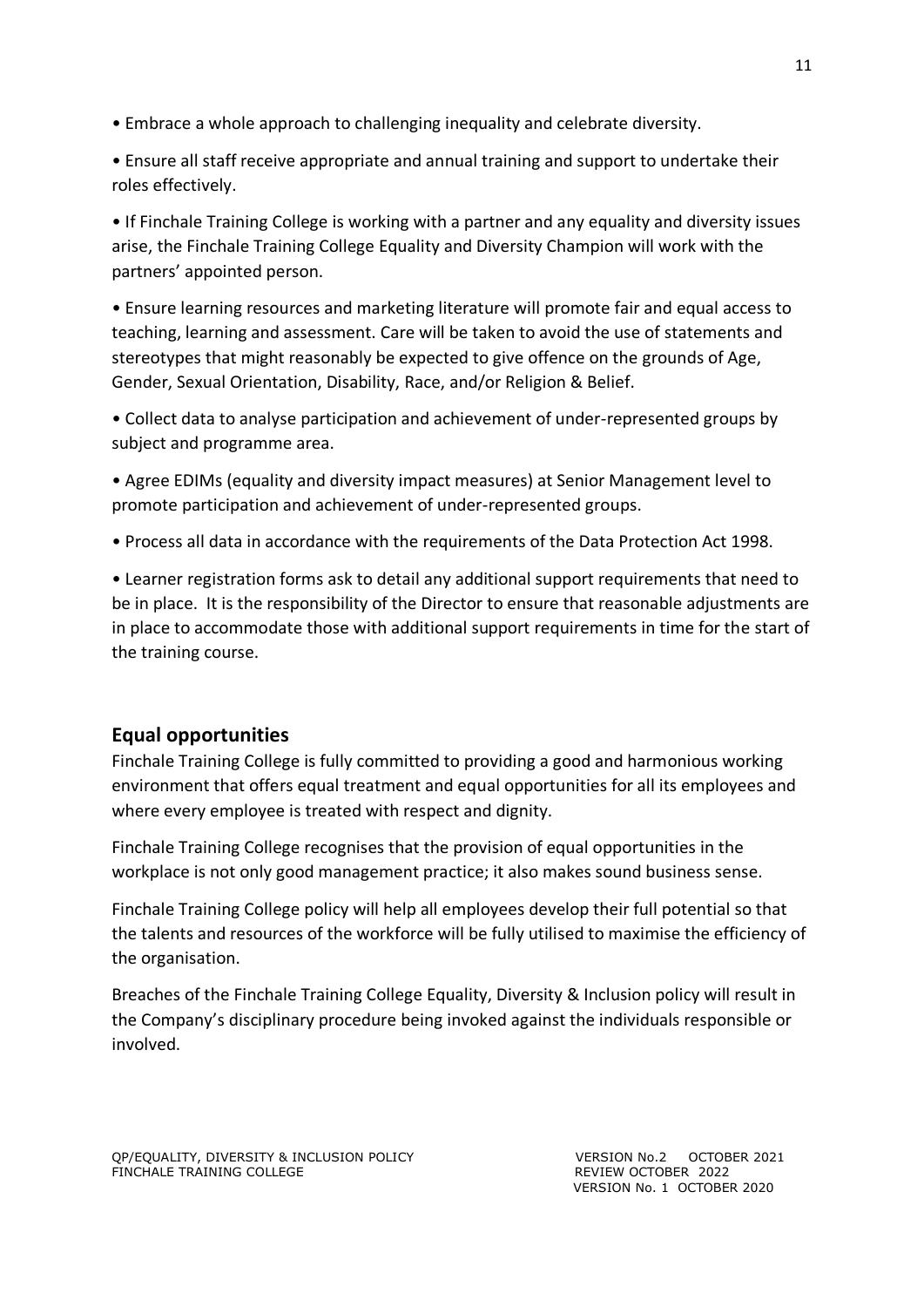### **Recruitment**

No vacancy will be advertised or publicised (internally or externally) in a way which discourages applications from any sector of the population.

All applications will be considered on merit. Everyone will be assessed against a set of objectives, non-discriminatory criteria that will be directly related to the demands of the vacancy.

Internal and apprenticeship vacancies: All advertisements, application forms and other recruitment material will clearly state that we are an equal opportunities employer and will avoid statements or questions which tend to discourage applications for employment from any sector of the population.

All interviews will be conducted in accordance with the terms and spirit of this policy. The questions asked of candidates will be closely related to the selection criteria and will be asked to elicit information which will give a fair assessment of that applicant's ability to perform the tasks required by the vacancy. Specific questions will not be asked of candidates which make assumptions about a candidate's commitment or ability based on any of the grounds identified in the statement of this policy.

No sector of the population will be disadvantaged or discriminated against in relation to the terms of employment offered or applied to them.

Finchale Training College will, where appropriate, make reasonable adjustments to its arrangements for interviews and conditions of employment for disabled applicants where necessary to ensure that existing arrangements or conditions of employment do not place such applicants at a significant disadvantage to other applicants.

#### **Promotion**

Internal vacancies will, if possible, be filled by promotion.

Finchale Training College will, however, consider enlarging the pool of applicants for promotion where this proves necessary to ensure that, in accordance with its policy, the pool of applicants is capable of fairly representing all sectors of the population.

Applicants for promotion will be considered only based on their skill, aptitude, experience and suitability for the vacancy.

#### **Training**

Employees involved in recruitment and the management or supervision of others will receive training to help them understand and comply with the law and our policy.

No employee will be denied access to training on discriminatory grounds.